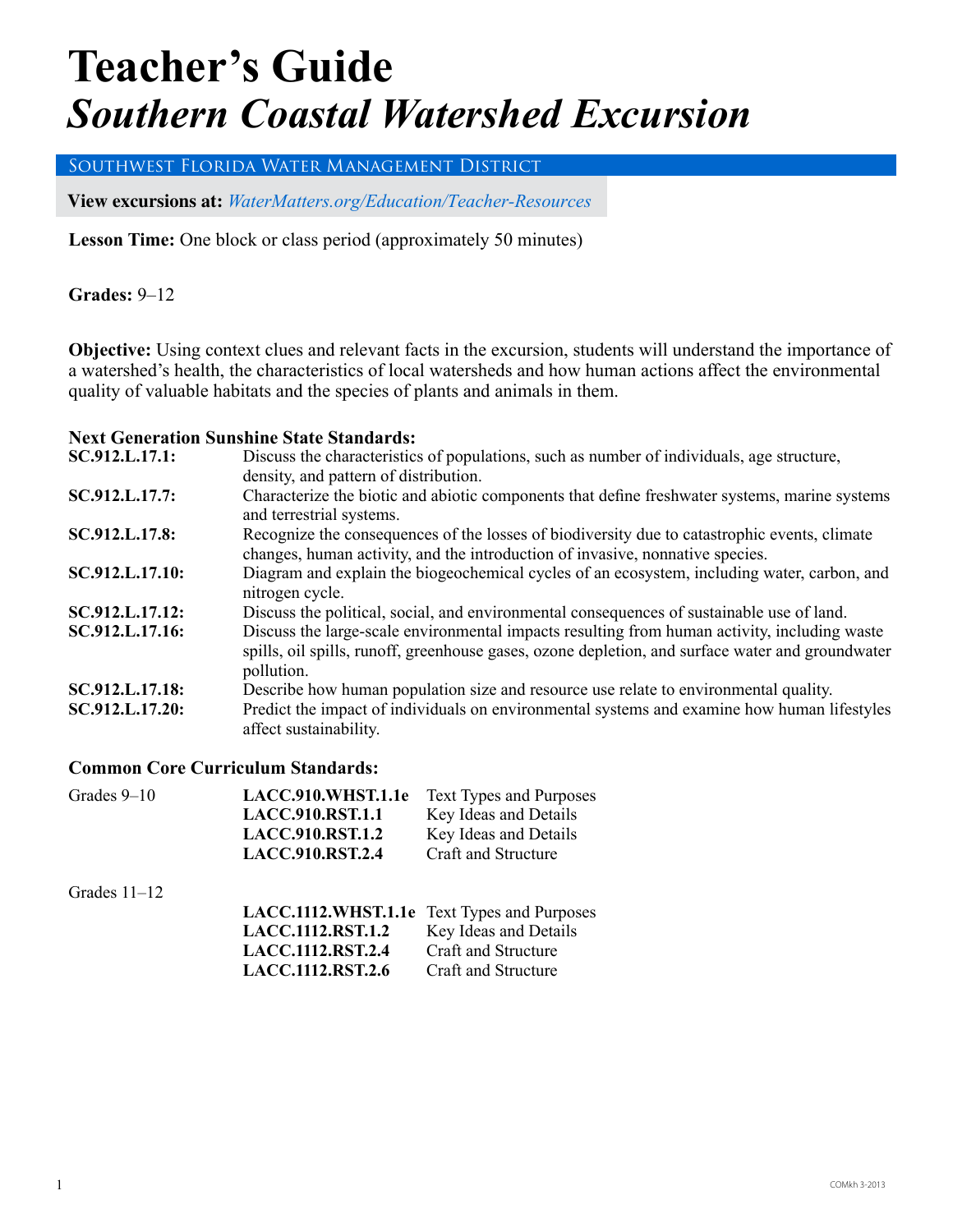### **Lesson Plan and Activities**

#### Southwest Florida Water Management District

| <b>Vocabulary:</b> | watershed:      | an area of land that water flows across as it moves toward a<br>common body of water, such as a stream, river, or coast |
|--------------------|-----------------|-------------------------------------------------------------------------------------------------------------------------|
|                    | ecosystem:      | a biological community of interacting organisms and their<br>physical environment                                       |
|                    | barrier Island: | a long narrow sandy island running parallel to the shore                                                                |
|                    | estuary:        | a semienclosed body of water where fresh water mixes with<br>salt water                                                 |
|                    | bay:            | a shallow body of salt water between a larger barrier island and<br>the mainland                                        |
|                    | runoff:         | rainfall that is not absorbed by the soil but flows to a larger<br>body of water                                        |
|                    | sound:          | a wide channel linking two large bodies of water or separating<br>an island from the mainland                           |
|                    | wetland:        | land that is wet all, or part, of the year and supports plants<br>adapted to changes in water level                     |

- **Engage:** (10 minutes) Review the vocabulary terms and read aloud the following to activate prior knowledge:
	- Describe what type of vegetation and wildlife you may find along a coastal area in Florida.
	- What do you think the impact would be if concrete sea walls were built along the shore on which houses would be built?
	- Compare saltwater and freshwater aquatic environments.
	- What are some recreational activities people can do along the coast (fishing, boating, shelling, swimming, etc.)?
- **Explore/Explain:** (20–25 minutes) Pass the student worksheet out and ask students to go to *WaterMatters.org/[Education/Teacher-Resources](https://www.swfwmd.state.fl.us/residents/education/teacher-resources)*, scroll to the bottom of the webpage and click on the Southern Coastal Watershed Excursion. Instruct students to read the page and click on the tabs to the left under "Sites to see" in order to complete the worksheet.

*continued on page 3*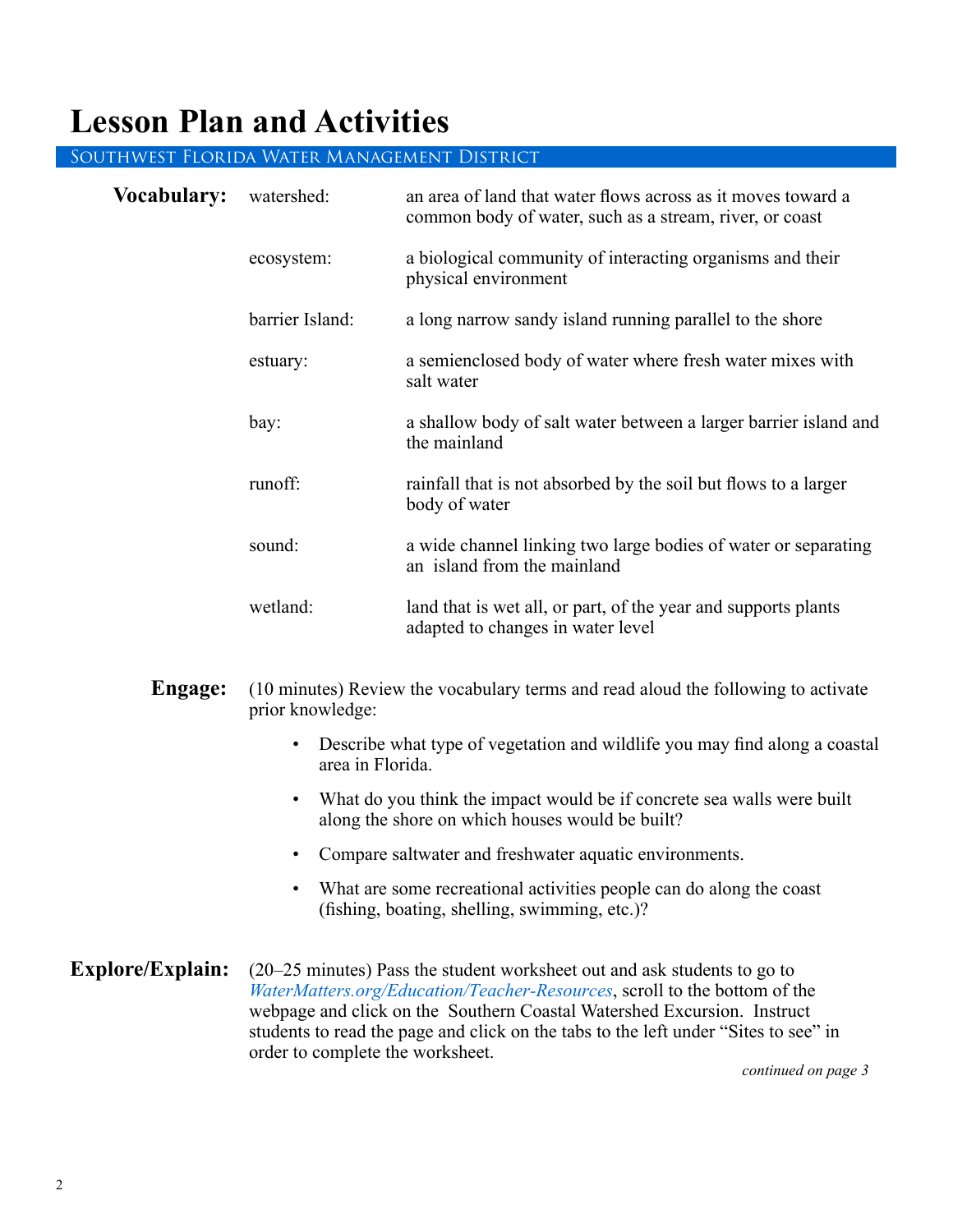### **Lesson Plan and Activities** *continued from page 2*

Southwest Florida Water Management District

| <b>Extend:</b>             | $(10 \text{ minutes})$ Bring the class together after 20–25 minutes to discuss some of the<br>questions on the student worksheet. If time allows, consider using "Think-Pair-<br>Share" and pair students with one another to share their answers. Then ask each pair<br>to share one of their answers with the class. |
|----------------------------|------------------------------------------------------------------------------------------------------------------------------------------------------------------------------------------------------------------------------------------------------------------------------------------------------------------------|
| <b>Evaluate:</b>           | (10 minutes) Students will take a pretest prior to beginning the virtual watershed<br>excursion and a posttest (same as pretest) after viewing the excursion and<br>completing the worksheet.                                                                                                                          |
| <b>Additional Links: •</b> | Visit <i>WaterMatters.org/Education/Teacher-Resources</i> to view all six virtual<br>watershed excursions and the coordinating teacher's guides. At this site, you can<br>also view the Florida Watersheds video (11 minutes) and download the<br>coordinating middle or high school teacher's guides.                 |

• Take the Watershed Pledge with your class at *WaterMatters.org/[Education/Teacher-Resources](https://www.swfwmd.state.fl.us/residents/education/teacher-resources).*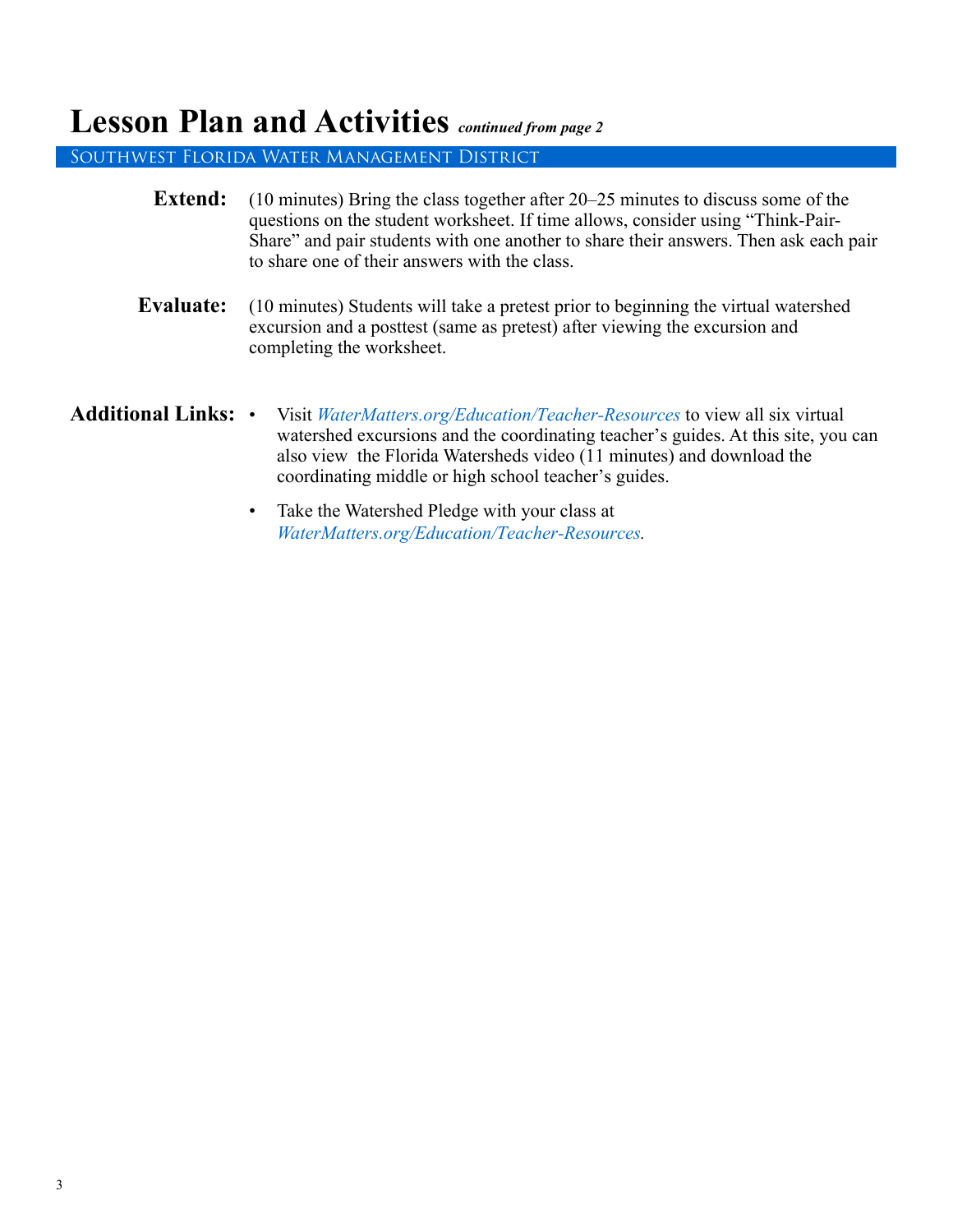### **Teacher Answer Key** *Southern Coastal Watershed Excursion*

Southwest Florida Water Management District

# **Pre-/posttest Answer Key**

- 1) c.
- 2) b.
- 3) c.
- 4) a.
- 5) a.

## **Student Worksheet Answer Key**

- (1) Gulf of Mexico
- (2) estuaries, wetlands, coastal streams and canals
- (3) Manatee River
- (4) hiding places
- (5) organic material
- (6) mainland
- (7) manatee
- (8) loggerhead
- (9) saltwater wetlands
- (10) natural shoreline
- (11) Sarasota Bay Estuary Program
- (12) Florida scrub-jay
- (13) chopping and prescribed burning
- (14) Paleo people and Calusa Indians
- (15) barrier island
- (16) shark tooth
- (17) sand dunes
- (18) seagrasses
- (19) nursery grounds
- (20) Indian mound site
- (21) sediments
- (22) salt flats
- (23) birds
- (24) inshore
- (25) Because the best place for shelling is on a sandy beach at the end of an island that faces a channel or pass where the strong currents and tidal flows push shells to the shore.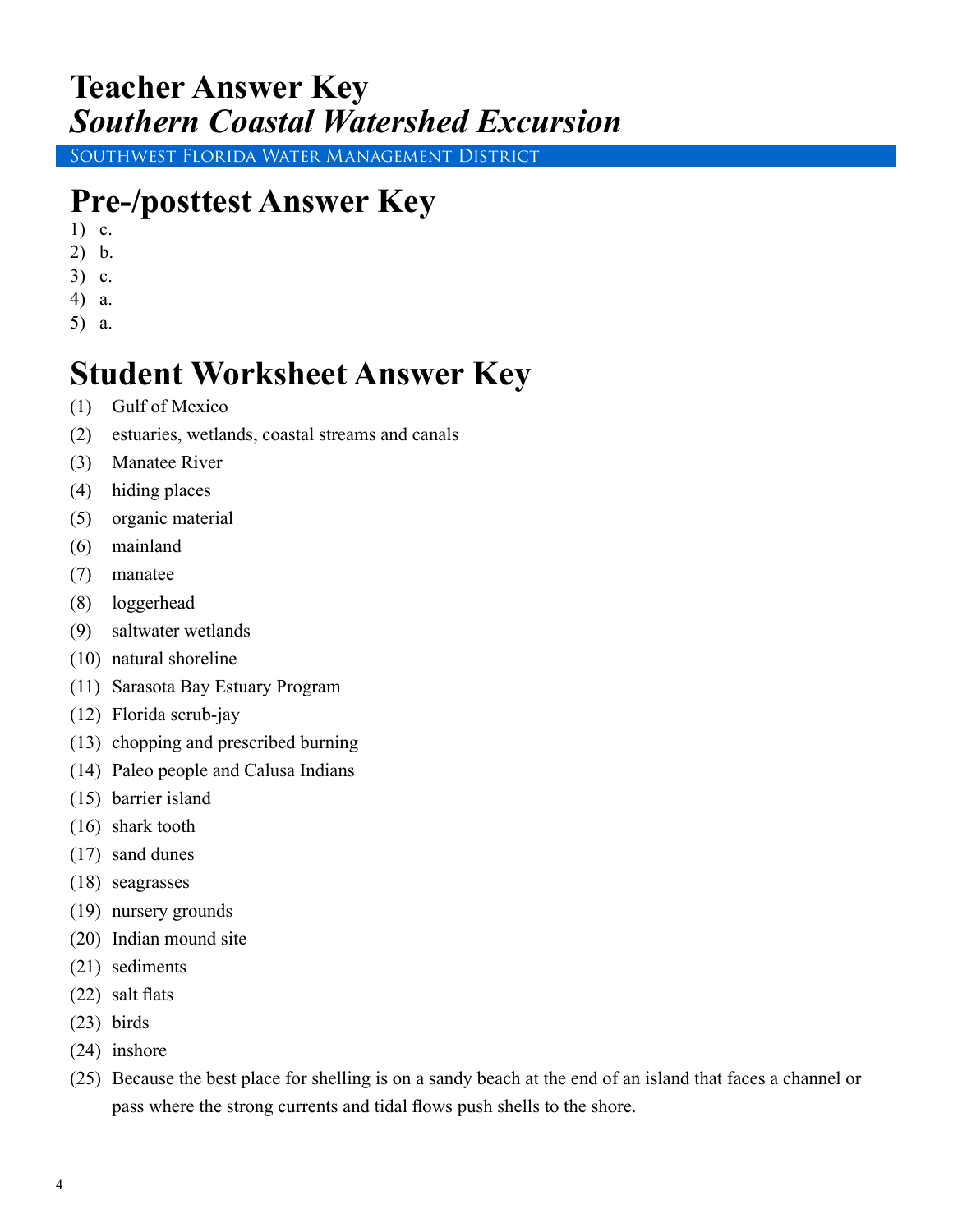### **Pre- and Posttest** *Southern Coastal Watershed Excursion*

Southwest Florida Water Management District

- 1) The following species are protected by law in the Southern Coastal watershed, except:
	- a. Manatees
	- b. Scrub-jay
	- c. Pelicans
- 2) One benefit of a mangrove ecosystem is that:
	- a. Their many roots cause erosion of the shoreline.
	- b. The salt-tolerant roots provide organic material to small creatures.
	- c. They increase the amount of decaying plants on the shoreline.
- 3) Which of the following statements about the Southern Coastal watershed is true?
	- a. The Southern Coastal watershed is located on the Atlantic Ocean.
	- b. The majority of people that live in the Southern Coastal watershed live more than 20 miles from the coast.
	- c. The Southern Coastal watershed has some of the Florida's most productive coastal ecosystems.
- 4) What is a mainland's greatest defense against flooding?
	- a. Sand dunes
	- b. Prescribed burning
	- c. Barrier islands
- 5) Which of the following is a true statement about Sarasota Bay, located in the Southern Coastal watershed?
	- a. The Sarasota Bay Estuary Program identifies negatively impacted estuaries and restores them.
	- b. The area has seen an increase in saltwater wetlands over the past 50 years.
	- c. Concrete seawalls have been built to protect and restore the shorelines of Sarasota Bay.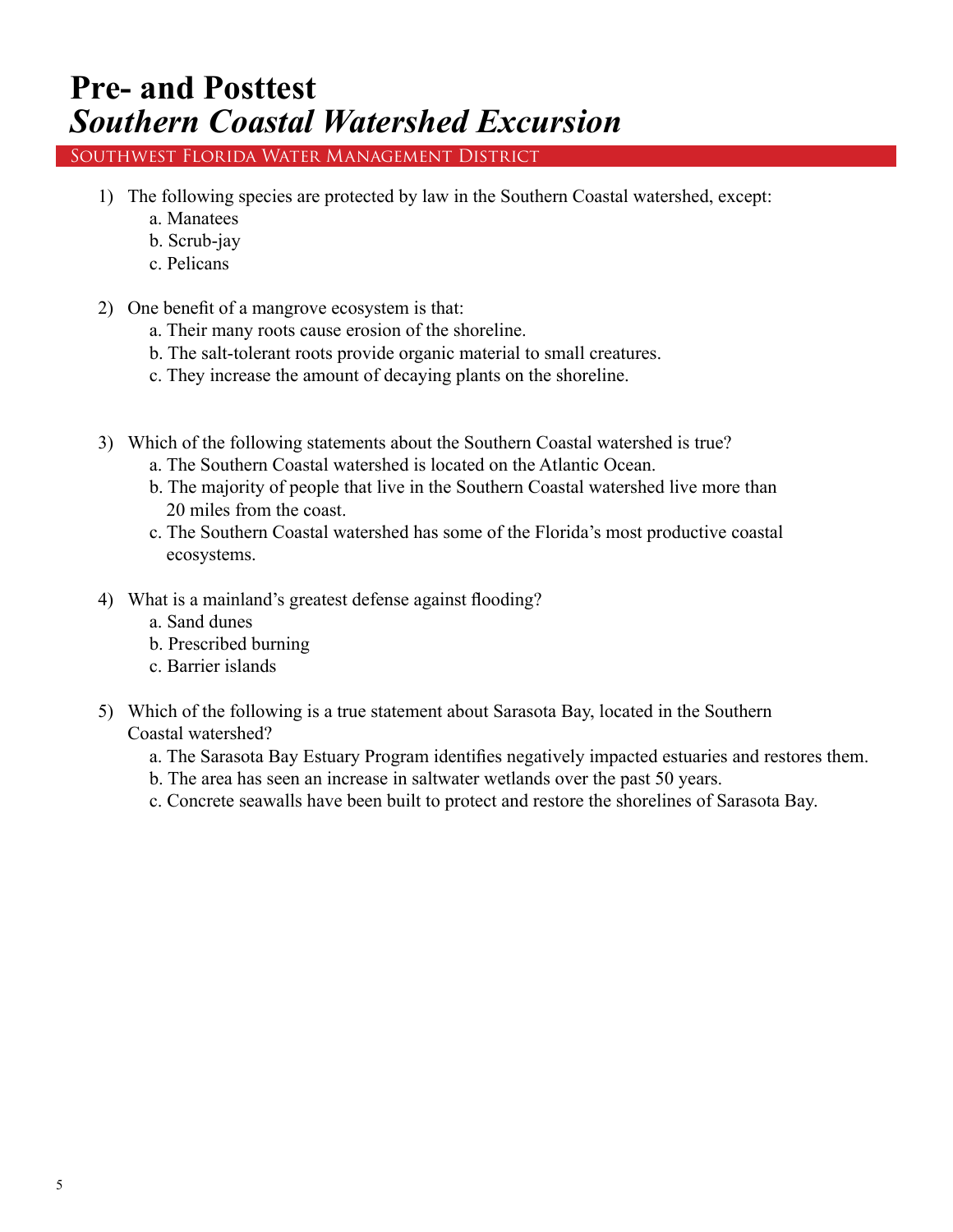### **Student Worksheet** *Southern Coastal Watershed Excursion*

Southwest Florida Water Management District

**Go to Southern Coastal Watershed Excursion at:** *WaterMatters.org/[Education/Teacher-Resources](https://www.swfwmd.state.fl.us/residents/education/teacher-resources)*

**Directions:** Read the introduction page then click on the tabs under "Sites to See" to fill in the blanks on this worksheet as you complete the tour. Click the next tab to proceed to the following page.

#### **Site 1: Introduction**

The Southern Coastal watershed exists along the coast of the (1) \_\_\_\_\_\_\_\_\_\_\_\_\_\_\_\_\_\_\_. It has some of the most productive  $(2)$ 

Click on "Let's start with the map of the area" to begin this section.

### **Site 2: Click on De Soto National Memorial**

| In 1539, Hernando de Soto made landfall at the mouth of the $(3)$      | . The                             |
|------------------------------------------------------------------------|-----------------------------------|
| mangroves along the river create $(4)$                                 | for a number of species including |
| birds, snakes, and fish. The salt-tolerant roots of mangroves trap (5) | for small                         |
| creatures to feed on.                                                  |                                   |

### **Site 3: Click on Palma Sola Bay**

| The Palma Sola Bay, located between the city of Bradenton and Anna Maria, is a barrier island. A barrier     |                                |
|--------------------------------------------------------------------------------------------------------------|--------------------------------|
| island is a long, narrow sandy island parallel to the shore. A bay is the shallow body of salt water created |                                |
| between a larger barrier island and the (6)                                                                  | . It is here you may observe a |
| protected species called a "sea cow," another name for a (7)                                                 | . The most                     |
| common sea turtle to nest in this area is the $(8)$                                                          |                                |

#### **Site 4: Click on Sarasota Bay**

| This area is home to a variety of marine life. Unfortunately, development over the past 50 years has resulted |                                                  |
|---------------------------------------------------------------------------------------------------------------|--------------------------------------------------|
| in the decline of the area's $(9)$                                                                            | . The main reason for this decline is due to the |
| construction of concrete seawalls that replaced the (10)                                                      | . А                                              |
| program called the $(11)$                                                                                     | identifies estuaries that have been              |
| negatively impacted by human activities and works towards restoring and preserving them.                      |                                                  |